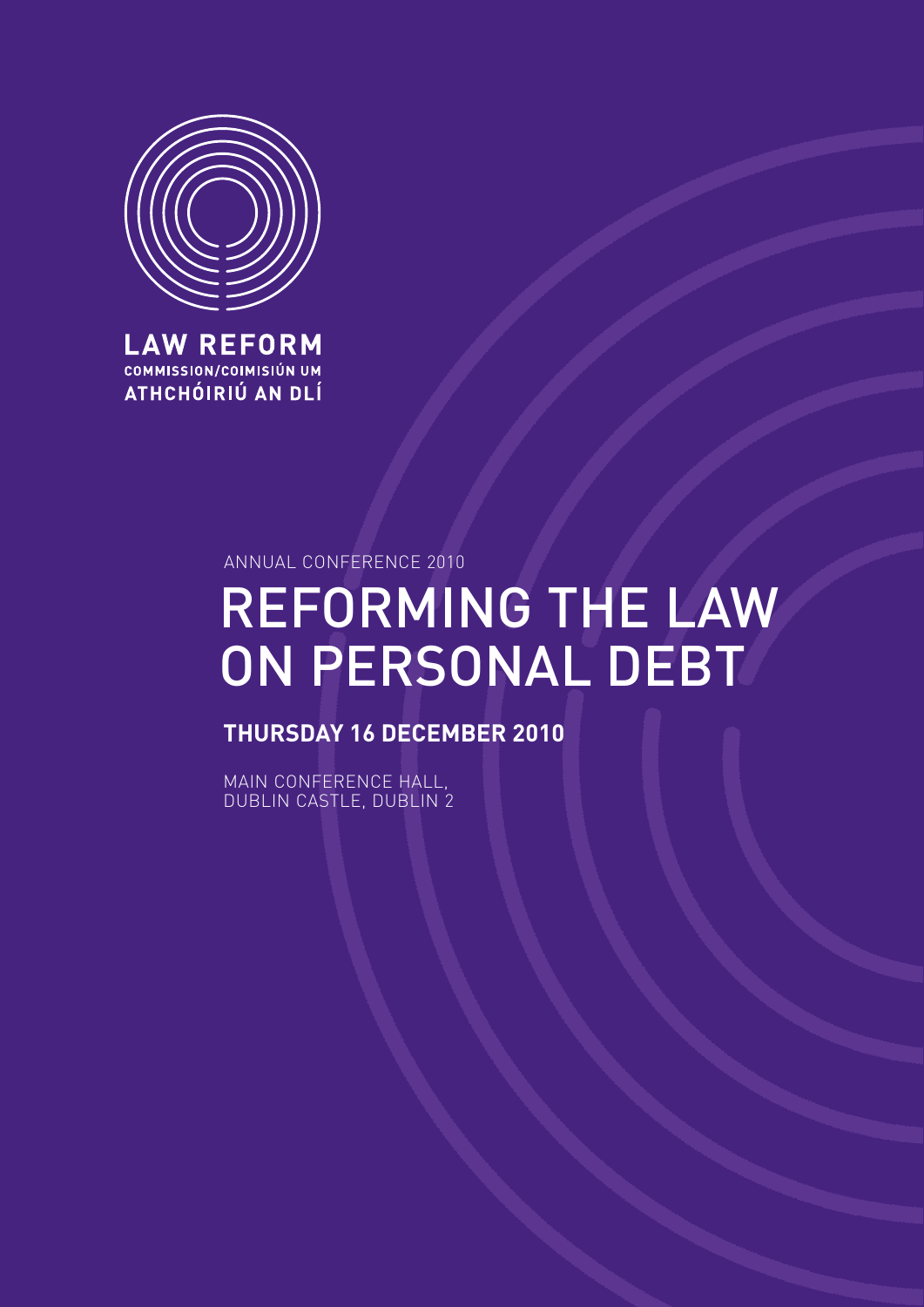# **programme**

| $8.30 - 9.30$<br>Registration |                                                                                                                                                                                         |
|-------------------------------|-----------------------------------------------------------------------------------------------------------------------------------------------------------------------------------------|
| $9.30 - 9.40$                 | Chairperson's Address<br>Mrs Justice Catherine McGuinness<br>President of the Law Reform Commission                                                                                     |
| $9.40 - 10.00$                | Launch of Final Report on Personal Debt<br>Management and Debt Enforcement<br>Paul Gallagher SC<br><b>Attorney General</b>                                                              |
| $10.00 - 10.45$               | Personal Debt Management and Debt Enforcement<br>Law Reform Commission's Recommendations<br>Patricia T Rickard-Clarke<br><b>Commissioner, Law Reform Commission</b>                     |
| $10.45 - 11.20$               | Response to Commission's Recommendation<br>on Role of MABS<br>Michael Culloty<br>Social Policy and Communications Officer<br>MABS (Money Advice & Budgeting Services)                   |
| $11.20 - 11.50$               | Coffee                                                                                                                                                                                  |
|                               |                                                                                                                                                                                         |
| $11.50 - 12.25$               | The Future of Debt Enforcement<br>Paul Joyce<br>Senior Policy Researcher<br><b>FLAC (Free Legal Advice Centres Limited)</b>                                                             |
| $12.25 - 13.00$               | <b>Recent and Planned Developments</b><br>on Financial Regulation<br><b>Bernard Sheridan</b><br><b>Assistant Director General</b><br><b>Consumer Protection Central Bank of Ireland</b> |
| $13.00 - 13.15$               | Panel discussion                                                                                                                                                                        |
| $13.15 - 13.30$               | Concluding remarks by President of the<br>Law Reform Commission                                                                                                                         |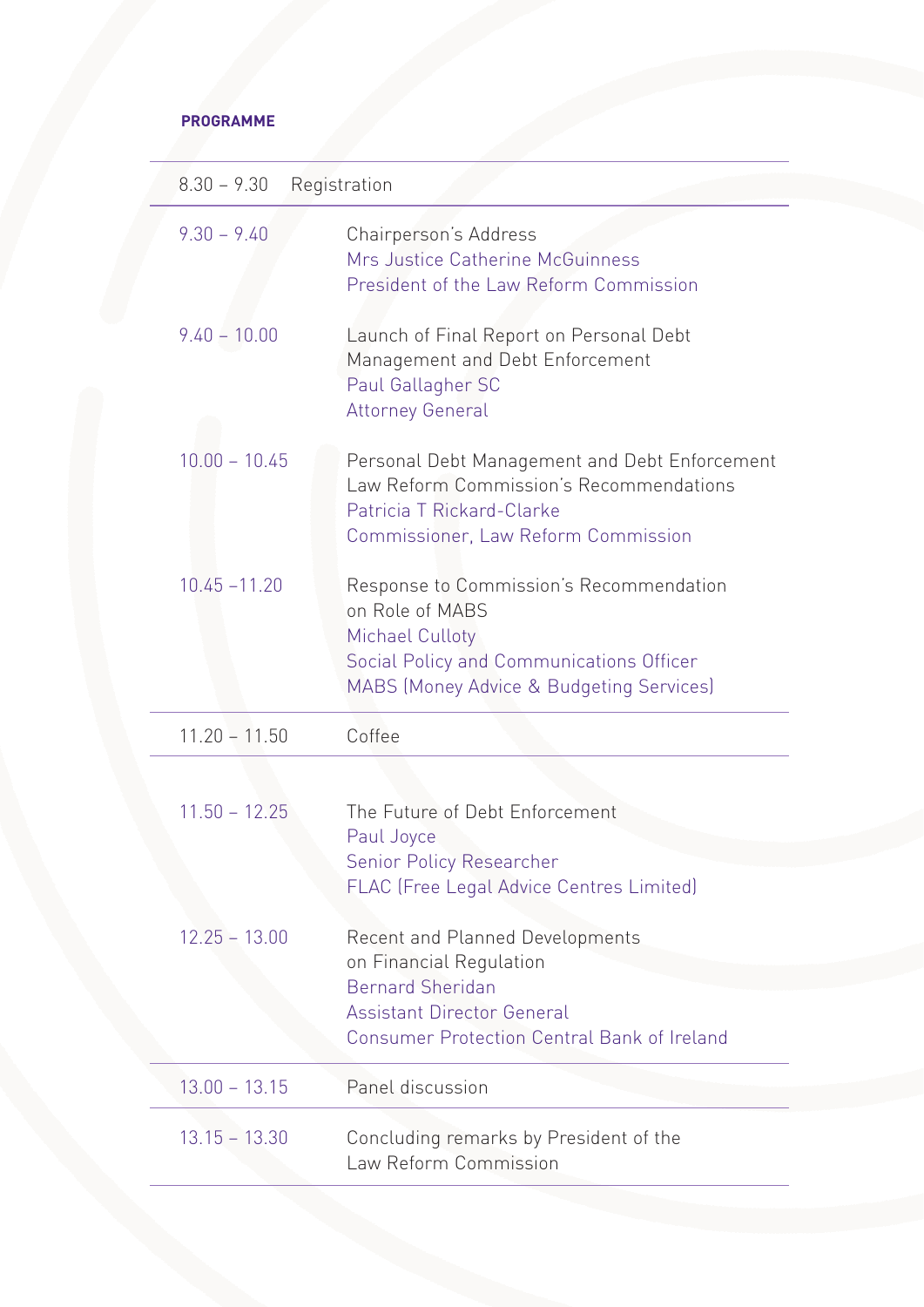# **Catherine McGuinness**

Mrs Justice Catherine McGuinness is the President of the Law Reform Commission and has been a judge of the Circuit Court (1994-1996), of the High Court (1996- 2000) and of the Supreme Court (2000-2006). She was called to the Irish Bar in 1977 and to the Inner Bar in 1989. Her main practice as a barrister was in the family law area. In addition to her legal and judicial career, she has served on An Bord Uchtálá (the Adoption Board), the Voluntary Health Insurance Board, the National Economic and Social Council, the Second Commission on the Status of Women, and has chaired the National Social Services Board, the Board of the National College of Art and Design, the Employment Equality Agency, the Kilkenny Incest Investigation and the Forum for Peace and Reconciliation.

#### **Paul Gallagher**

Paul Gallagher is the Attorney General of Ireland. He was called to the Bar in 1979 and to the Inner Bar in 1991. He is a Bencher of the King's Inns and was formerly Vice Chairman of the Bar Council. He was a nominee of Ireland to the Arbitration and Conciliation Panels of the International Centre for Settlement of Investment Disputes and was Chairman of the Irish Sports Council Anti-Doping Disciplinary Tribunal. He served as the representative of the UK, Ireland, Cyprus and Malta as observer on the High-Level Advisory Group on the Future of EU Justice Policy between 2007 and 2008. He is an Adjunct Professor of Law at University College Dublin (UCD) and a Fellow of the International Academy of Trial Lawyers and holds degrees in Law from UCD and Cambridge University and in History and Economics from UCD.

#### **Patricia Rickard-Clarke**

Patricia Rickard-Clarke is a Commissioner with the Law Reform Commission. Formerly, she was a partner in McCann FitzGerald Solicitors specialising in taxation and trusts. She is a member of STEP (Society of Trust and Estate Practitioners) and a member of NUI Maynooth Law Council. She is Chair of the Law Society's Mental Health and Capacity Task Force. Earlier this year she was appointed by the Minister for Finance to the Expert Group on Mortgage Arrears and Personal Debt. She is a member of the HSE's National Financial Abuse of Older People Working Group.

# **Michael Culloty**

Michael Culloty is the Social Policy and Communications Officer in the Money Advice and Budgeting Service (MABS). He has been involved for many years in the voluntary and community sector in the UK and Ireland. He has worked for over eight years in front line money advice in Dublin both as a money adviser and service manager. Since 2004 he has national responsibility in MABS for social policy. He is also responsible for media management for MABS. He is a frequent contributor to national press, radio and TV discussing issues of interest to the MABS service particularly in relation to people on low incomes and welfare and their access to affordable credit.

#### **Paul Joyce**

Paul Joyce is a graduate of the National University of Ireland (NUI) and the King's Inns and works as Senior Policy Researcher with Free Legal Advice Centres Ltd (FLAC). In the areas of debt and credit, he is the author of two detailed reports on the law relating to debt enforcement in Ireland. *'An End based on Means?'*(2003) and *'To No One's Credit'* (2009) and numerous submissions and publications including 'Money Lending and the Law' (republished 2008). He was a member of the Council of the Ombudsman for Financial Services from 2004 to 2008 and acts on FLAC's behalf as a specialist advisor and trainer to the Money Advice Budgeting Service. He has recently served as a member of the Expert Group set up to make recommendations to the Minister for Finance on options for improving the current situation for families with mortgage arrears and personal debt

## **Bernard Sheridan**

Bernard joined the Central Bank of Ireland in 1985 and has held senior positions across a range of departments during this period. From 2003-2006 he was head of the Consumer Information Department. Subsequently as Head of the Consumer Protection Codes Department he set up a framework for monitoring and enforcing the Consumer Protection Code. In 2009 he was appointed Head of a new department Domestic Credit Institutions, which oversaw the supervision of domestic banks covered by the Government Guarantee. In 2010 Bernard was appointed Assistant Director General for the Consumer Protection Department. The Consumer Protection Department is responsible for imposing consumer protection requirements on regulated financial services firms, primarily through the Consumer Protection Code.

Bernard holds a Bcomm from UCD and an MSc in Investment and Treasury.